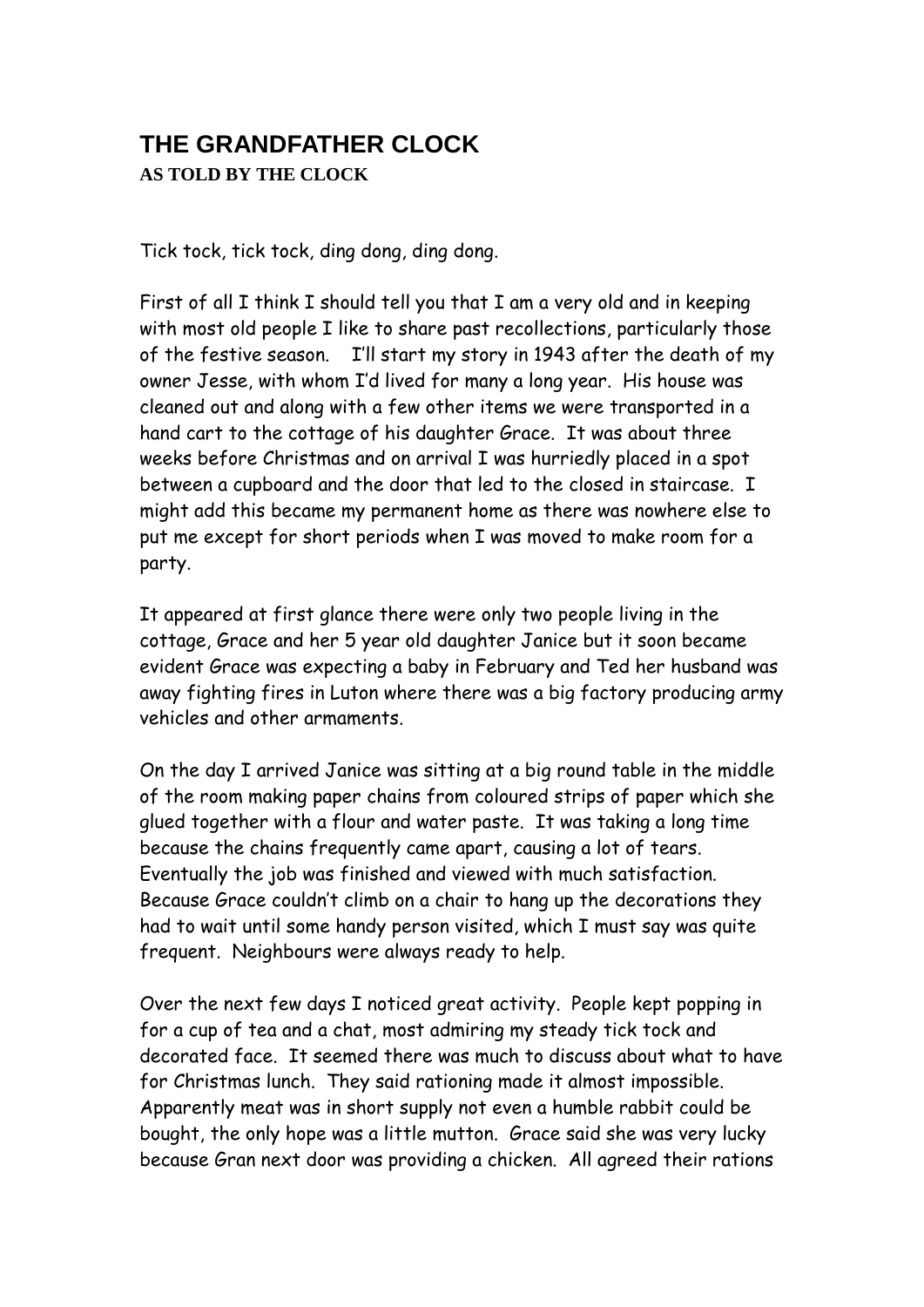had been carefully saved over the weeks so that a pudding could be made. One visitor, a very large lady who went by the name of Aunt Nell, read out a recipe from a magazine which used breadcrumbs, grated potato, carrot and 6oz of fruit. There was much tut tutting by the assembled group.

One evening I saw Grace unravelling and old jumper and thought that very odd but the very next evening she sat at the table making crotched tea cosies to give as presents. I heard that Ted, while off duty, had been doing his bit to help. From some pieces of leather and thonging he had made several purses. A friend of his at the Fire Station was adept at making wooden dolls with legs and arms that could be moved up and down. Two of these had been commissioned for Janice's present and Auntie Helen had provided dresses for them made from some old spotted net curtains.

One week before Christmas I saw Ted; he was home for a quick visit and had brought the purses and dolls. Where to hide the dolls! Ted and Grace looked around and settled their eyes on me. They opened the door which housed my pendulum and weights and saw there was plenty of room in my base for the purpose. So started the tradition of hiding presents each year until in time the children knew but pretended they didn't.

It was very exciting when Grace and Janice started to decorate the tree. There were silver balls and chains which had been saved from past years and other baubles made from wood and felt, next came tiny candles stuck into cardboard discs. These would only be lit if Ted was able to get home to supervise and then only for a very short while. Finally holly was placed around the picture rail and a piece of mistletoe on the central beam of the room. They didn't forget me. A colourful paper chain was draped around my top with a piece of holly in the centre. All was set for the big day and of course I had a secret hidden inside me.

One of the biggest joys for me at the festive season was New Year. The family, as many of them who could make it, apparently everything depended on the weather, gathered around the piano while Grace played all the old tunes from her Community Song Book but on the stroke of 12 it was my big moment. As loud as I could my 12 chimes rang out; everyone cheered, kissed, hugged and drank ginger wine.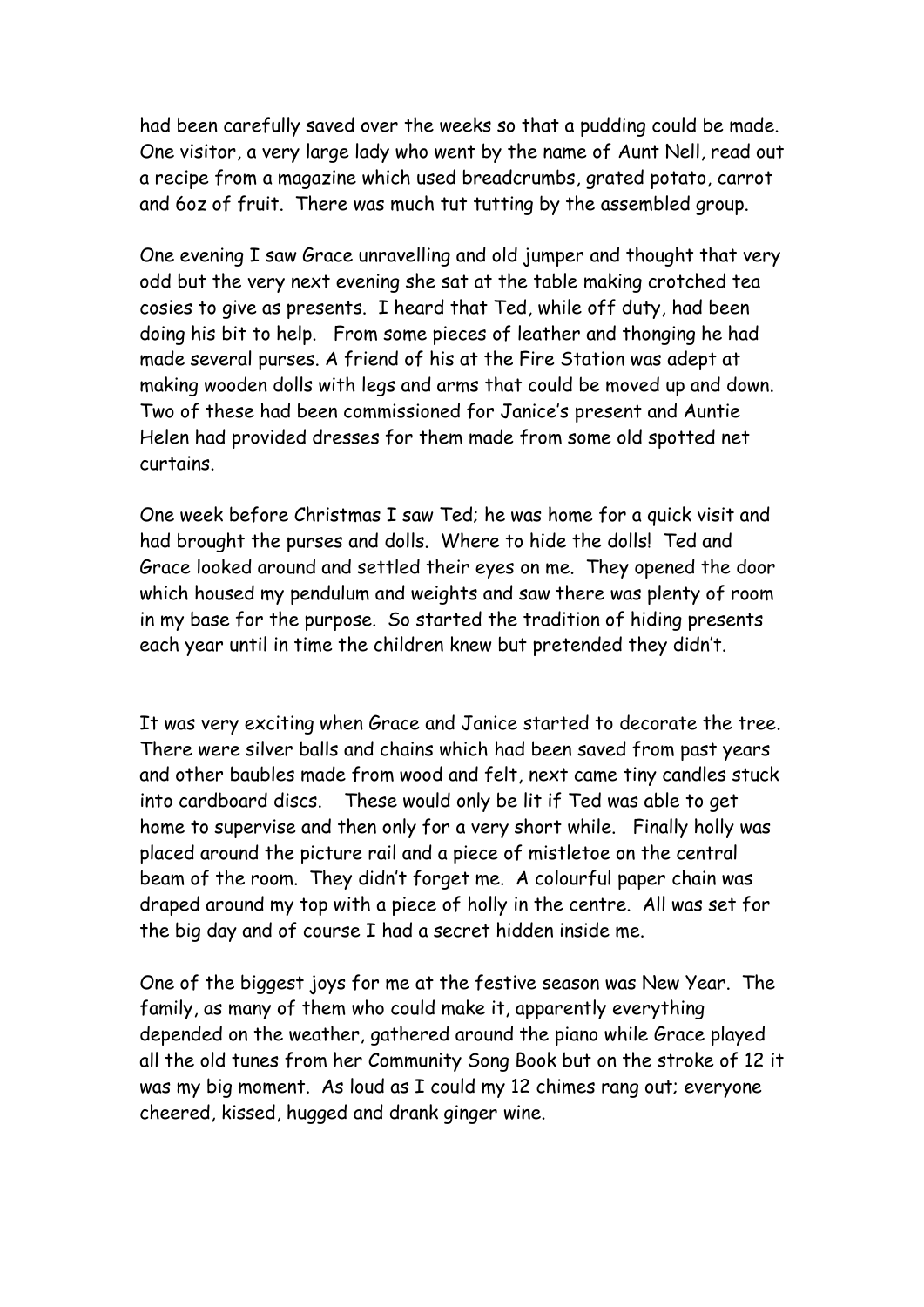Tick tock, tick tock, ding dong, the years rolled by and life improved. I saw Janice and young Ted go off to school then to college and eventually to work. Janice got married and had two children, Abigail and Gareth and young Ted became a cabinet maker and musician. One thing remained the same though, my joy of the festive season. I always felt important, a little put out I must say when a thing called a Television first arrived and Grace didn't play the piano at New Year. However, the family still crowded around me on the stroke of midnight.



Some of the family – Ted and Grace in the front, Helen at back, Sisterin-laws and brother of Ted. Cousin Joan with boy friend far right and of course me.

Suddenly it seemed all over. What was going on? Two men came and picked me up and put me in a van. Tick tock, ding dong, my insides didn't like it at all. After a short drive I was taken into a different house. Grace and Ted were already there and I heard them discussing where I should go. There wasn't room for me and they said I would have to go into the back bedroom for the time being. Well, I can tell you that bedroom became my home for the next 30 years. I didn't know much about what was going on because I was covered by a dust sheet. From time to time either Grace or Ted would uncover me and give me a quick dust. Now and then Janice came. She stayed with me a bit longer and reminisced about the past. She said she now lived in Australia; perhaps one day I could go and be with her.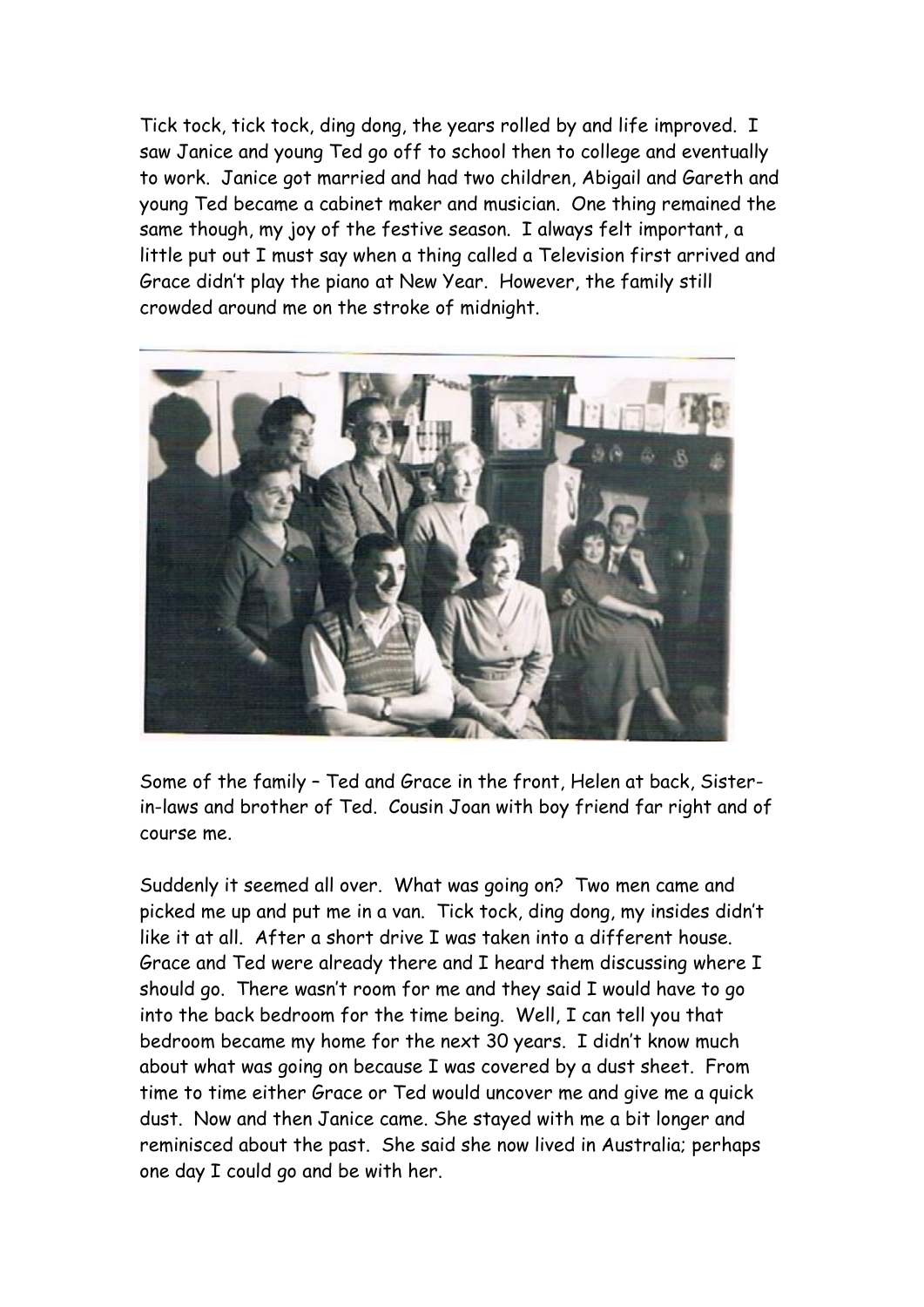Tick tock, ding dong, I'm on the move again. This time I'm taken apart and put in a big container. I don't know what's happening, I seemed to be in that box for a long time and think I'm never getting out. Wow, where is this place. I can't believe my clock face. I'm in a big room being put back together. I look around. I can see the sun shining outside but there's a Christmas tree in the corner with sparkly lights and decorations. Cards are hanging round the room. This can't be right. There are children everywhere. Really I must get my tick tock around this situation, if only they would wind up my weights I could get going.

I hear names. Two people are standing admiring me, saying how wonderful it was that I'd arrived in time for Christmas. I realize its Janice and her daughter Abigail, goodness they look different. Good thing about being a clock you don't change much. I've been like this for at least 100 years.

Here I am starting my new life in Australia with Abigail holding Emma and Janice by her side.



They start to oil my workings, polish my cabinet and wash my face. Now they wind my key and put my hands in the correct position. I'm alive, tick tock, tick tock, ding dong. When I start to look around I see old friends. There's the warming pan, the burr walnut table and the horse brasses from my old home. This is wonderful. In the quiet of the night I see photographs of the family, Ted and Grace, Auntie Helen, young Ted, Abigail and Gareth and lots of children.

Tick tock, tick tock, ding dong, I'm back in the fold and it feels so good. I determine that when it's time for me to do my job and welcome in the